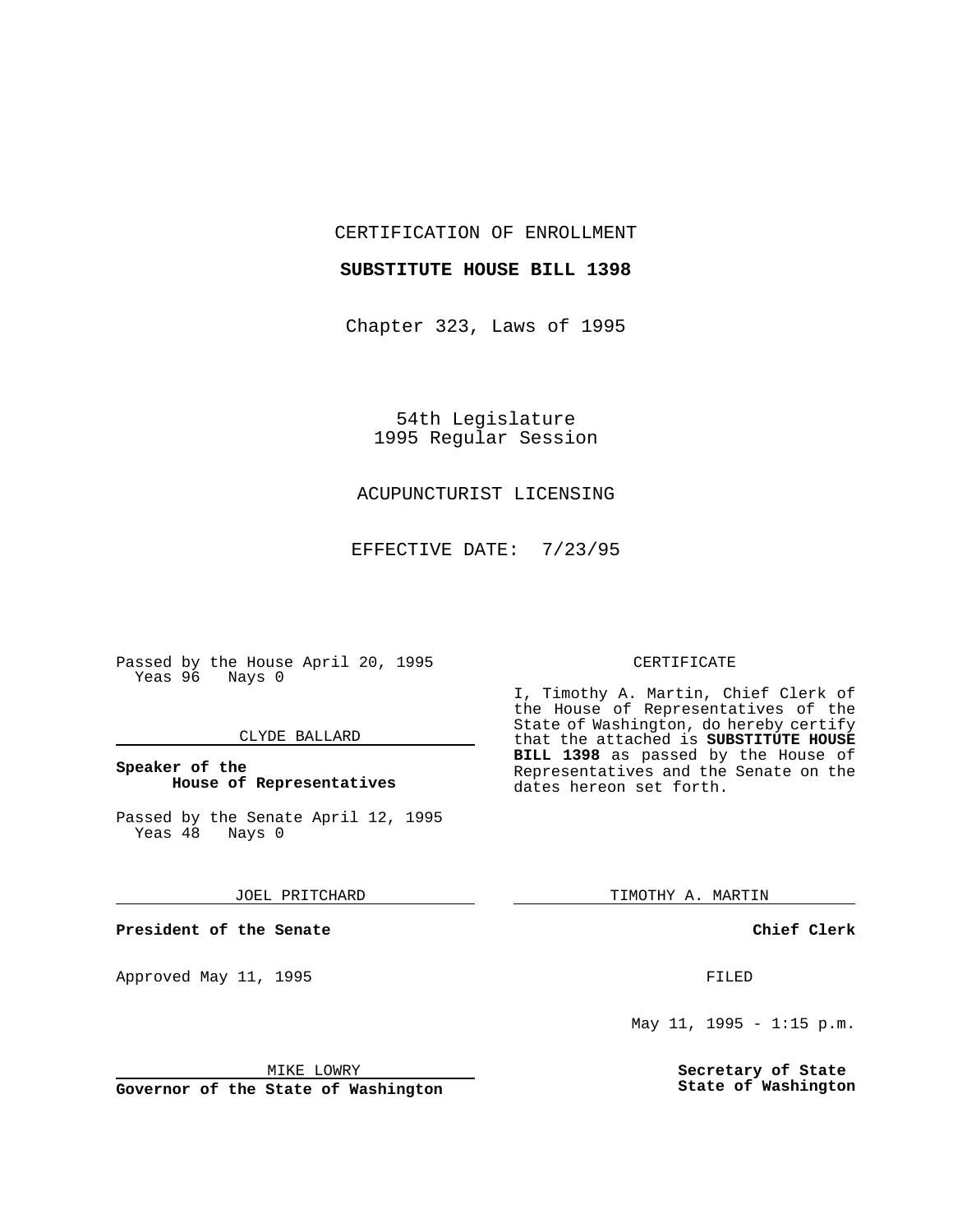# **SUBSTITUTE HOUSE BILL 1398** \_\_\_\_\_\_\_\_\_\_\_\_\_\_\_\_\_\_\_\_\_\_\_\_\_\_\_\_\_\_\_\_\_\_\_\_\_\_\_\_\_\_\_\_\_\_\_

\_\_\_\_\_\_\_\_\_\_\_\_\_\_\_\_\_\_\_\_\_\_\_\_\_\_\_\_\_\_\_\_\_\_\_\_\_\_\_\_\_\_\_\_\_\_\_

## AS AMENDED BY THE SENATE

Passed Legislature - 1995 Regular Session

#### **State of Washington 54th Legislature 1995 Regular Session**

**By** House Committee on Health Care (originally sponsored by Representatives Dyer, Dellwo, Backlund, Quall, Conway, Cody, Morris and Casada)

Read first time 02/14/95.

 AN ACT Relating to acupuncture; amending RCW 4.24.240, 4.24.290, 7.70.020, 18.06.010, 18.06.020, 18.06.045, 18.06.080, 18.06.090, 18.06.110, 18.06.120, 18.06.130, 18.06.140, 18.06.190, 18.06.200, and 18.120.020; and reenacting and amending RCW 18.130.040.

5 BE IT ENACTED BY THE LEGISLATURE OF THE STATE OF WASHINGTON:

6 **Sec. 1.** RCW 4.24.240 and 1985 c 326 s 25 are each amended to read 7 as follows:

8 (1)(a) A person licensed by this state to provide health care or 9 related services, including, but not limited to, a ((certified)) 10 licensed acupuncturist, a physician, osteopathic physician, dentist, 11 nurse, optometrist, ((podiatrist)) podiatric physician and surgeon, 12 chiropractor, physical therapist, psychologist, pharmacist, optician, 13 physician's assistant, osteopathic physician's assistant, nurse 14 practitioner, including, in the event such person is deceased, his or 15 her estate or personal representative;

16 (b) An employee or agent of a person described in subparagraph (a) 17 of this subsection, acting in the course and scope of his or her 18 employment, including, in the event such employee or agent is deceased, 19 his or her estate or personal representative; or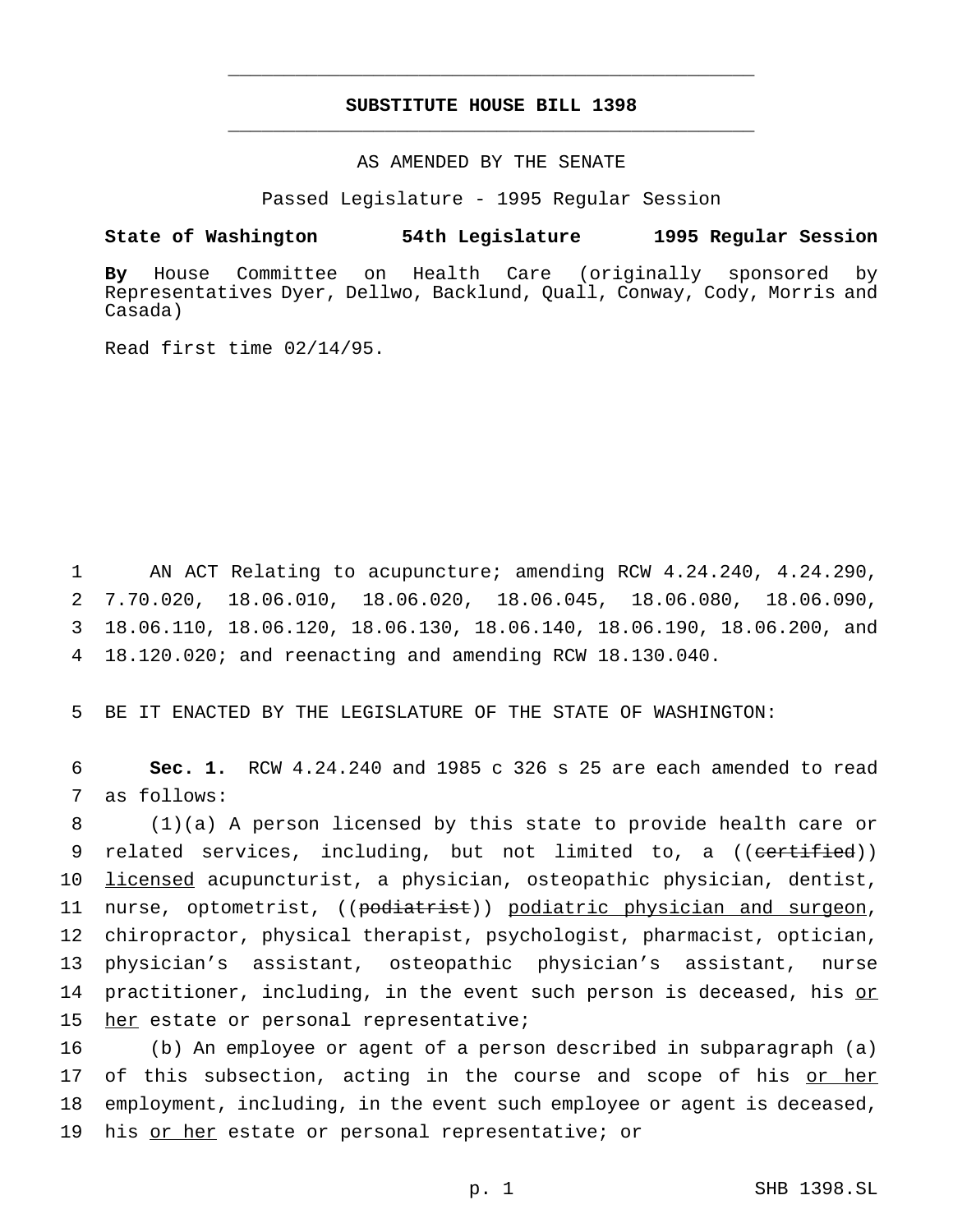(c) An entity, whether or not incorporated, facility, or institution employing one or more persons described in subparagraph (a) of this subsection, including, but not limited to, a hospital, clinic, health maintenance organization, or nursing home; or an officer, director, trustee, employee, or agent thereof acting in the course and 6 scope of his <u>or her</u> employment, including in the event such officer, 7 director, employee, or agent is deceased, his or her estate or personal representative;

 shall be immune from civil action for damages arising out of the good faith performance of their duties on such committees, where such actions are being brought by or on behalf of the person who is being evaluated.

 (2) No member, employee, staff person, or investigator of a professional review committee shall be liable in a civil action as a result of acts or omissions made in good faith on behalf of the committee; nor shall any person be so liable for filing charges with or supplying information or testimony in good faith to any professional review committee; nor shall a member, employee, staff person, or investigator of a professional society, of a professional examining or licensing board, of a professional disciplinary board, of a governing board of any institution, or of any employer of professionals be so liable for good faith acts or omissions made in full or partial reliance on recommendations or decisions of a professional review committee or examining board.

 **Sec. 2.** RCW 4.24.290 and 1994 sp.s. c 9 s 702 are each amended to read as follows:

 In any civil action for damages based on professional negligence against a hospital which is licensed by the state of Washington or against the personnel of any such hospital, or against a member of the healing arts including, but not limited to, an acupuncturist 31 ((certified)) licensed under chapter 18.06 RCW, a physician licensed under chapter 18.71 RCW, an osteopathic physician licensed under chapter 18.57 RCW, a chiropractor licensed under chapter 18.25 RCW, a dentist licensed under chapter 18.32 RCW, a podiatric physician and surgeon licensed under chapter 18.22 RCW, or a nurse licensed under chapter 18.79 RCW, the plaintiff in order to prevail shall be required to prove by a preponderance of the evidence that the defendant or defendants failed to exercise that degree of skill, care, and learning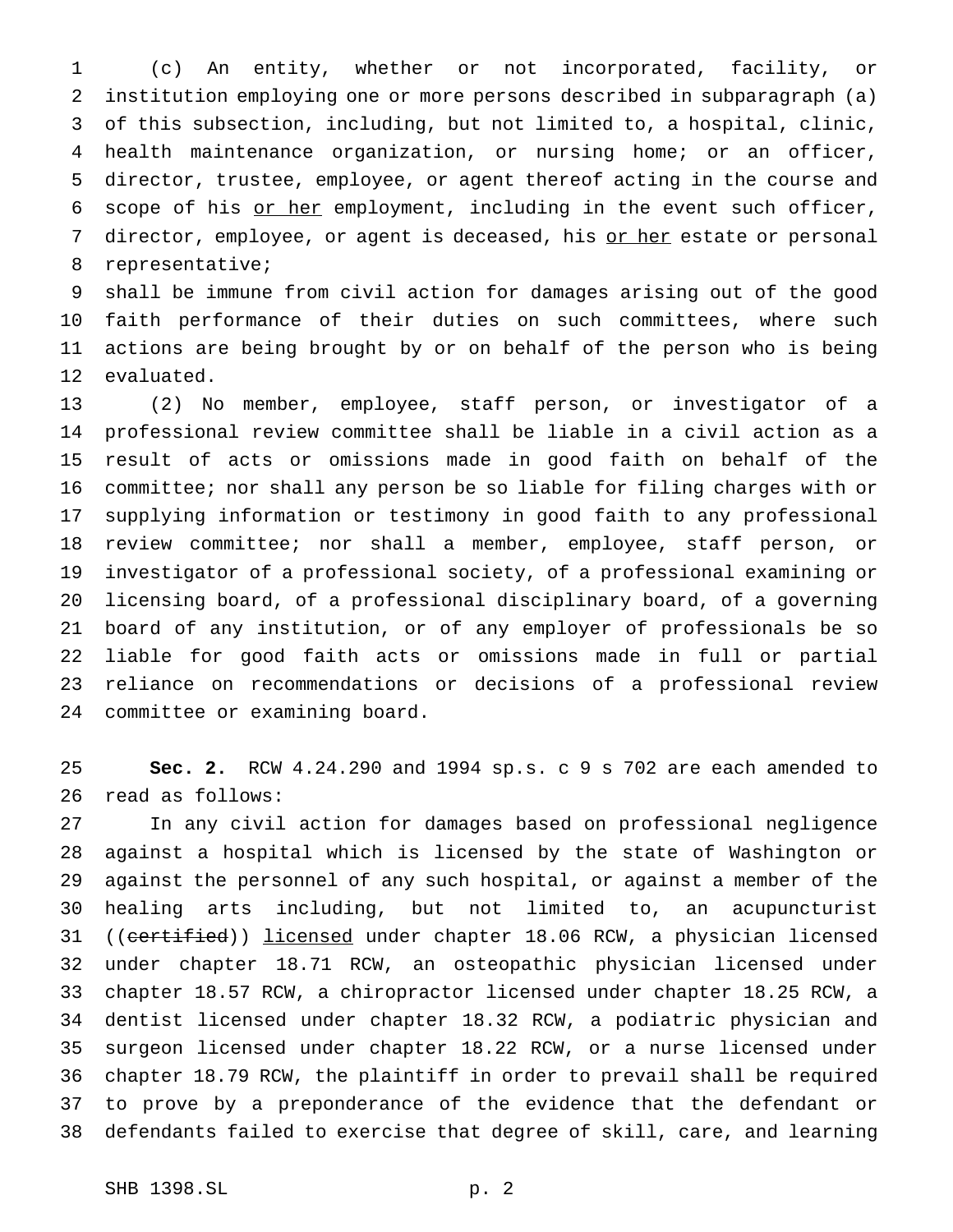possessed at that time by other persons in the same profession, and that as a proximate result of such failure the plaintiff suffered damages, but in no event shall the provisions of this section apply to an action based on the failure to obtain the informed consent of a patient.

 **Sec. 3.** RCW 7.70.020 and 1985 c 326 s 27 are each amended to read as follows:

As used in this chapter "health care provider" means either:

 (1) A person licensed by this state to provide health care or 10 related services, including, but not limited to, a ((<del>certified</del>)) 11 licensed acupuncturist, a physician, osteopathic physician, dentist, 12 nurse, optometrist, ((podiatrist)) podiatric physician and surgeon, chiropractor, physical therapist, psychologist, pharmacist, optician, physician's assistant, midwife, osteopathic physician's assistant, nurse practitioner, or physician's trained mobile intensive care 16 paramedic, including, in the event such person is deceased, his or her estate or personal representative;

 (2) An employee or agent of a person described in part (1) above, acting in the course and scope of his employment, including, in the 20 event such employee or agent is deceased, his or her estate or personal representative; or

 (3) An entity, whether or not incorporated, facility, or institution employing one or more persons described in part (1) above, including, but not limited to, a hospital, clinic, health maintenance organization, or nursing home; or an officer, director, employee, or 26 agent thereof acting in the course and scope of his or her employment, including in the event such officer, director, employee, or agent is 28 deceased, his or her estate or personal representative.

 **Sec. 4.** RCW 18.06.010 and 1992 c 110 s 1 are each amended to read as follows:

 The following terms in this chapter shall have the meanings set forth in this section unless the context clearly indicates otherwise: (1) "Acupuncture" means a health care service based on ((a 34 traditional)) an Oriental system of medical theory utilizing Oriental diagnosis and treatment to promote health and treat organic or functional disorders by treating specific acupuncture points or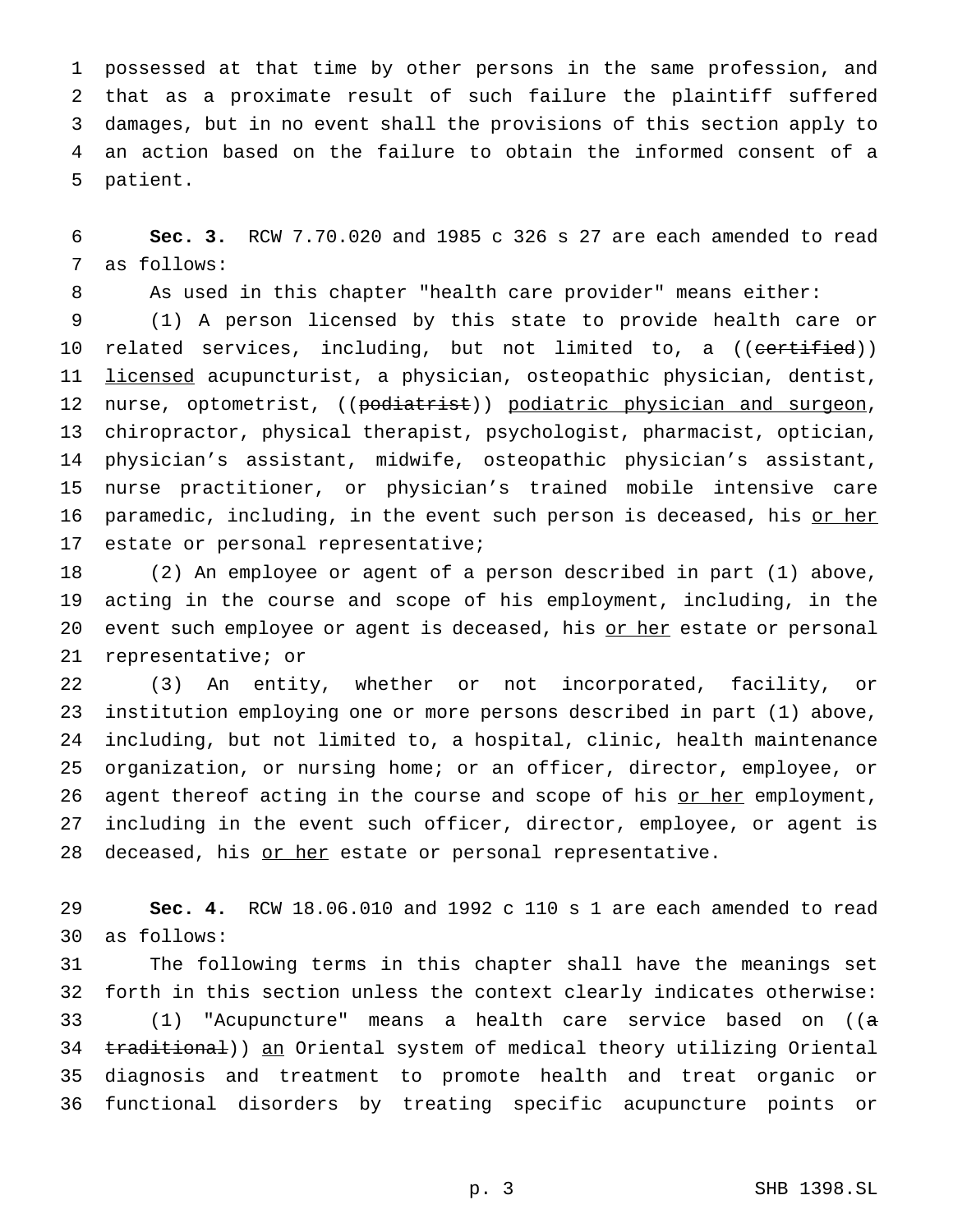1 meridians. Acupuncture includes ((but is not necessarily limited to)) the following techniques: (a) Use of acupuncture needles to stimulate acupuncture points and meridians; (b) Use of electrical, mechanical, or magnetic devices to stimulate acupuncture points and meridians; (c) Moxibustion; 8 (d) Acupressure; (e) Cupping; 10 (f) Dermal friction technique; (g) Infra-red; (h) Sonopuncture; (i) Laserpuncture; 14 (j) ((<del>Dietary advice based on traditional Oriental medical theory;</del> and 16  $(k)$ ) Point injection therapy (aquapuncture) *i* and (k) Dietary advice based on Oriental medical theory provided in 18 conjunction with techniques under (a) through (j) of this subsection. 19 (2) "Acupuncturist" means a person ((certified)) licensed under this chapter. (3) "Department" means the department of health. (4) "Secretary" means the secretary of health or the secretary's designee. **Sec. 5.** RCW 18.06.020 and 1991 c 3 s 5 are each amended to read as follows: (1) No one may hold themselves out to the public as an 27 acupuncturist or ((certified)) licensed acupuncturist or any derivative thereof which is intended to or is likely to lead the public to believe 29 such a person is an acupuncturist or ((certified)) licensed 30 acupuncturist unless ((certified)) licensed as provided for in this chapter. (2) A person may not practice acupuncture if the person is not 33 licensed under this chapter. (3) No one may use any configuration of letters after their name (including Ac.) which indicates a degree or formal training in 36 acupuncture unless ((certified)) licensed as provided for in this chapter.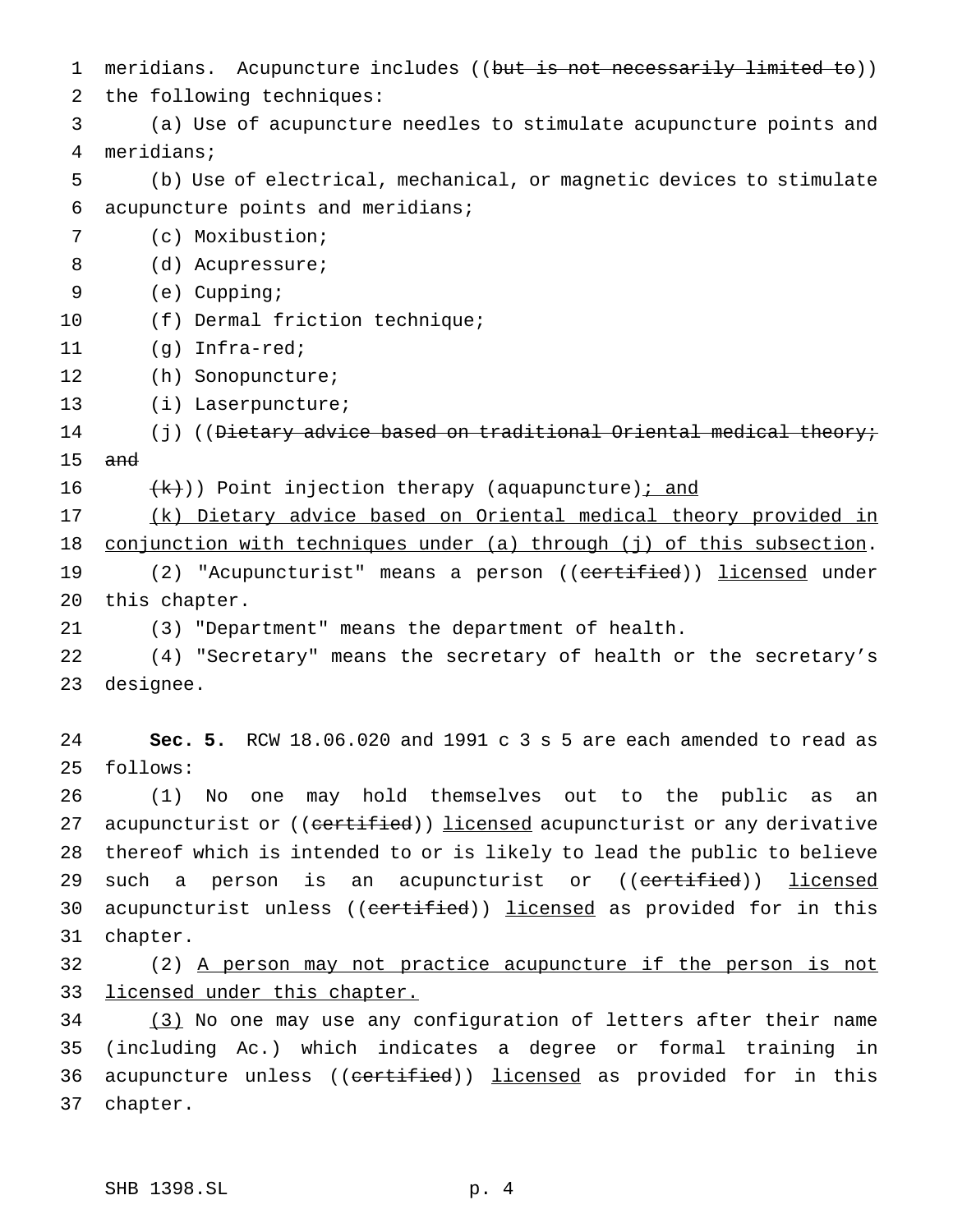1  $((+3))$   $(4)$  The secretary may by rule proscribe or regulate advertising and other forms of patient solicitation which are likely to 3 mislead or deceive the public as to whether someone is ((certified)) 4 licensed under this chapter.

 **Sec. 6.** RCW 18.06.045 and 1992 c 110 s 2 are each amended to read as follows:

 Nothing in this chapter shall be construed to prohibit or restrict: 8 (1) The practice (( $\frac{1}{2}$  an individual) licensed, certified, or 9 registered)) by an individual credentialed under the laws of this state and performing services within such individual's authorized scope of practice;

 (2) The practice by an individual employed by the government of the United States while engaged in the performance of duties prescribed by the laws of the United States;

 (3) The practice by a person who is a regular student in an educational program approved by the secretary, and whose performance of services is pursuant to a regular course of instruction or assignments from an instructor and under the general supervision of the instructor;

19 (4) The practice of acupuncture by any person ((<del>licensed or</del> 20 <del>certified</del>)) credentialed to perform acupuncture in any other jurisdiction where such person is doing so in the course of regular instruction of a school of acupuncture approved by the secretary or in an educational seminar by a professional organization of acupuncture, provided that in the latter case, the practice is supervised directly 25 by a person ((certified pursuant to)) licensed under this chapter or licensed under any other healing art whose scope of practice includes acupuncture.

 **Sec. 7.** RCW 18.06.080 and 1994 sp.s. c 9 s 502 are each amended to read as follows:

 (1) The secretary is hereby authorized and empowered to execute the provisions of this chapter and shall offer examinations in acupuncture at least twice a year at such times and places as the secretary may select. The examination shall be a written examination and may include a practical examination.

35 (2) The secretary shall develop or approve a ((certification)) 36 licensure examination in the subjects that the secretary determines are within the scope of and commensurate with the work performed by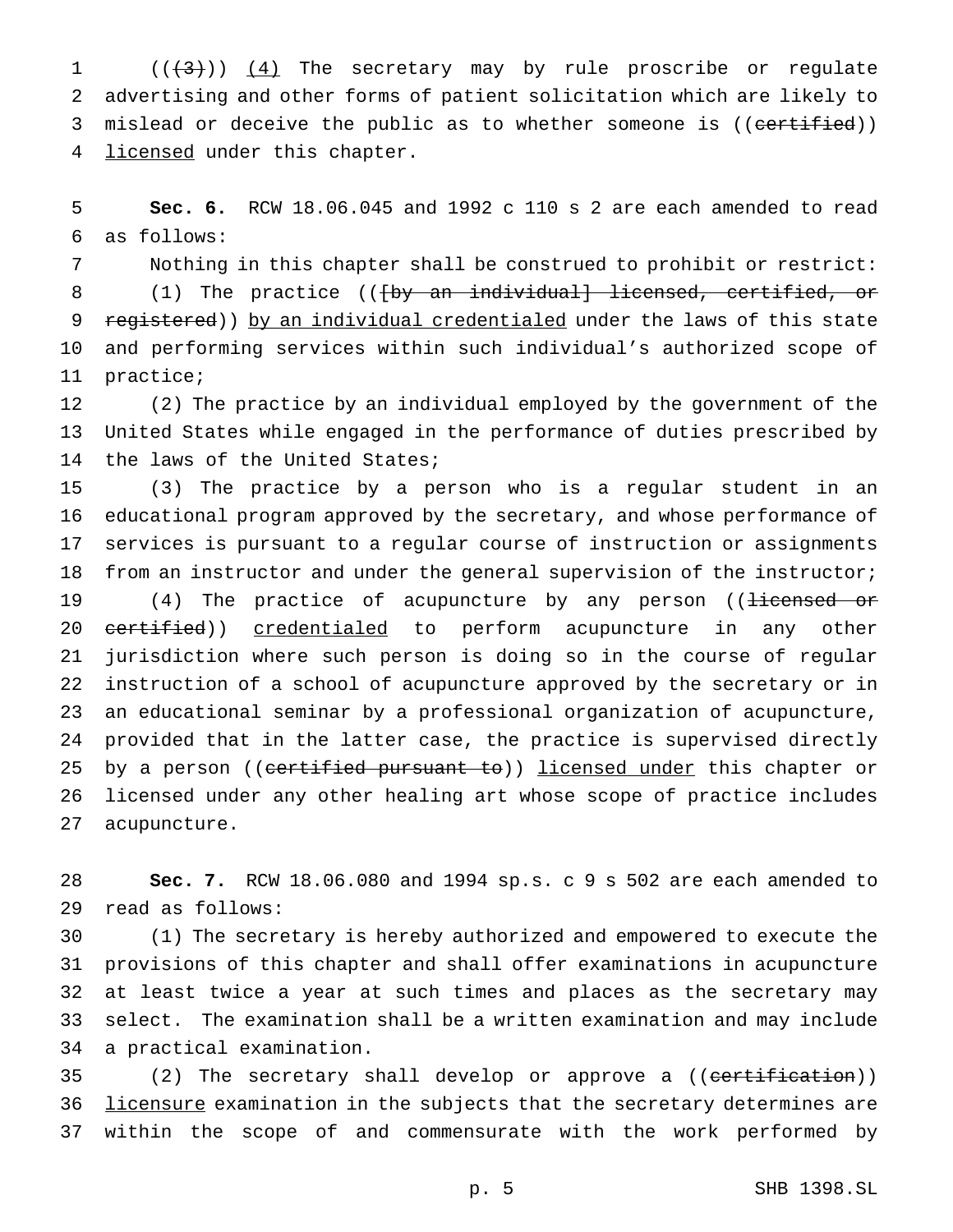1 ((certified)) licensed acupuncturists and shall include but not necessarily be limited to anatomy, physiology, microbiology, biochemistry, pathology, hygiene, and acupuncture. All application papers shall be deposited with the secretary and there retained for at least one year, when they may be destroyed.

 (3) If the examination is successfully passed, the secretary shall 7 confer on such candidate the title of ((<del>Certified</del>)) Licensed Acupuncturist.

 (4) The secretary may appoint members of the profession to serve in an ad hoc advisory capacity to the secretary in carrying out this chapter. The members will serve for designated times and provide advice on matters specifically identified and requested by the secretary. The members shall be compensated in accordance with RCW 43.03.220 and reimbursed for travel expenses under RCW 43.03.040 and 43.03.060.

 (5) The secretary, ad hoc committee members, or individuals acting in their behalf are immune from suit in a civil action based on any certification or disciplinary proceedings or other official acts performed in the course of their duties.

 **Sec. 8.** RCW 18.06.090 and 1985 c 326 s 9 are each amended to read as follows:

22 Before ((<del>certification</del>)) <u>licensure</u>, each applicant shall demonstrate sufficient fluency in reading, speaking, and understanding the English language to enable the applicant to communicate with other health care providers and patients concerning health care problems and treatment.

 **Sec. 9.** RCW 18.06.110 and 1991 c 3 s 11 are each amended to read as follows:

 The uniform disciplinary act, chapter 18.130 RCW, governs 30 uncertified practice, the issuance and denial of ((<del>certificates</del>)) 31 <u>licenses</u>, and the disciplining of ((certificate)) license holders under this chapter. The secretary shall be the disciplining authority under this chapter.

 **Sec. 10.** RCW 18.06.120 and 1992 c 110 s 4 are each amended to read as follows: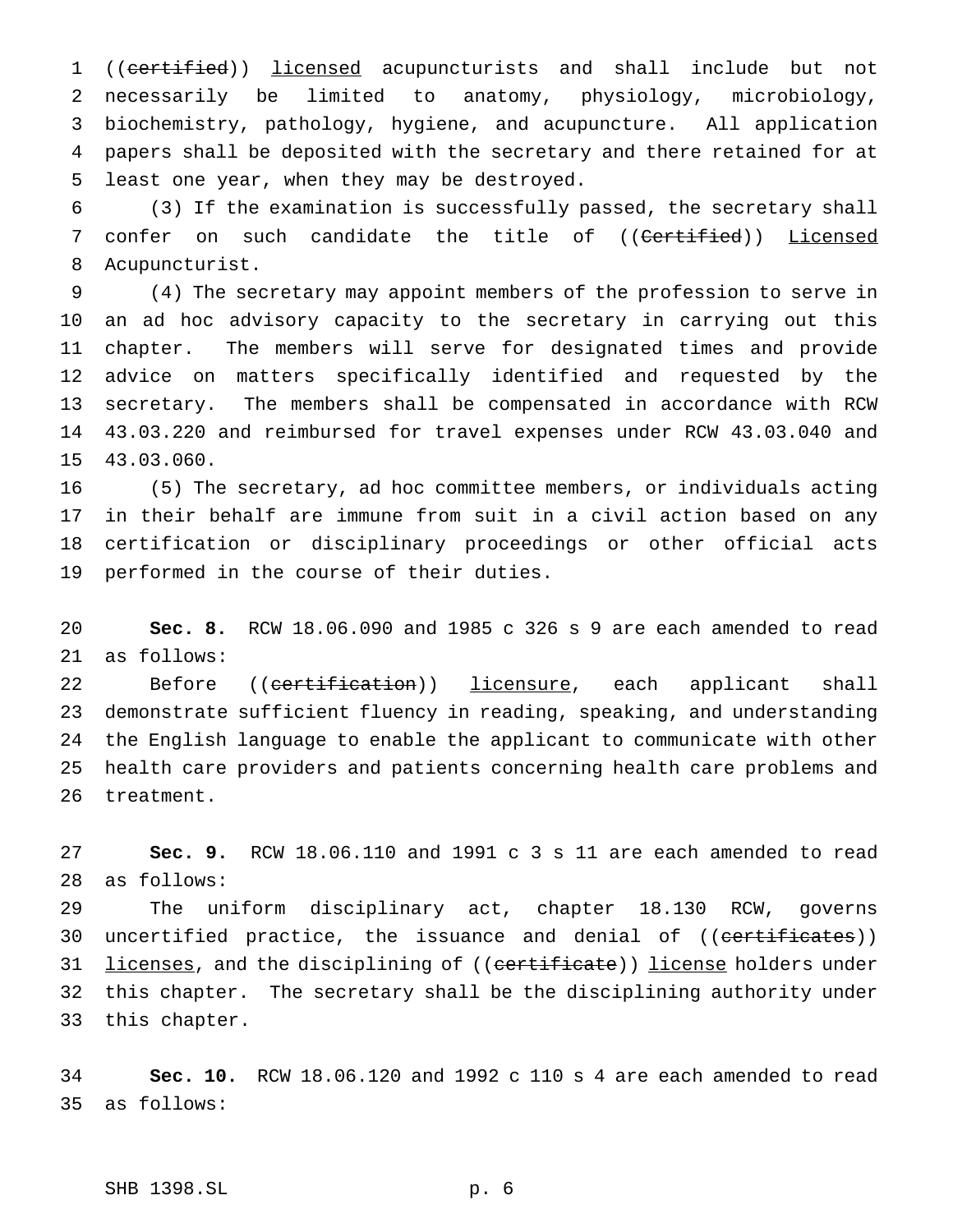1 (1) Every person ((certified)) licensed in acupuncture shall 2 register with the secretary annually and pay an annual renewal 3 ((registration)) fee determined by the secretary as provided in RCW 4 43.70.250 on or before the ((certificate)) license holder's birth 5 anniversary date. The ((certificate)) license of the person shall be 6 renewed for a period of one year or longer in the discretion of the 7 secretary. A person whose practice is exclusively out-of-state or who 8 is on sabbatical shall be granted an inactive ((certification)) 9 licensure status and pay a reduced ((registration)) fee. The reduced 10 fee shall be set by the secretary under RCW 43.70.250.

11 (2) Any failure to register and pay the annual renewal 12 ((registration)) fee shall render the ((certificate)) license invalid. 13 The ((certificate)) license shall be reinstated upon: (a) Written 14 application to the secretary; (b) payment to the state of a penalty fee 15 determined by the secretary as provided in RCW 43.70.250; and (c) 16 payment to the state of all delinquent annual ((certificate)) license 17 renewal fees.

18 (3) Any person who fails to renew his or her ((certification)) 19 license for a period of three years shall not be entitled to renew 20 ((such certification)) the licensure under this section. Such person, 21 in order to obtain a ((certification)) licensure in acupuncture in this 22 state, shall file a new application under this chapter, along with the 23 required fee, and shall meet examination or continuing education 24 requirements as the secretary, by rule, provides.

25 (4) All fees collected under this section and RCW 18.06.070 shall 26 be credited to the health professions account as required under RCW 27 43.70.320.

28 **Sec. 11.** RCW 18.06.130 and 1991 c 3 s 13 are each amended to read 29 as follows:

 The secretary shall develop a form to be used by an acupuncturist to inform the patient of the acupuncturist's scope of practice and 32 qualifications. All ((<del>certificate</del>)) license holders shall bring the form to the attention of the patients in whatever manner the secretary, by rule, provides.

35 **Sec. 12.** RCW 18.06.140 and 1991 c 3 s 14 are each amended to read 36 as follows: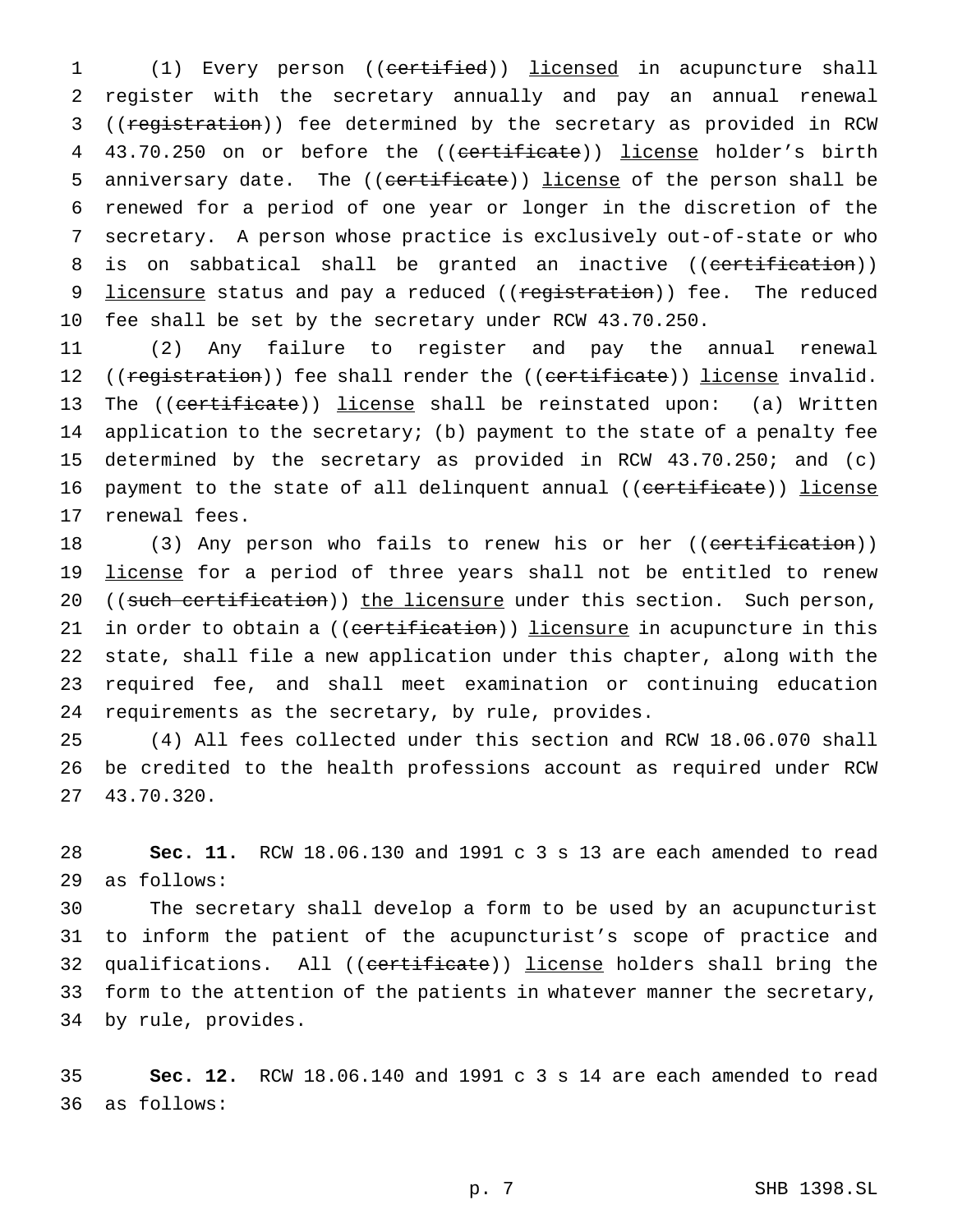1 Every ((certified)) licensed acupuncturist shall develop a written plan for consultation, emergency transfer, and referral to other health care practitioners operating within the scope of their authorized practices. The written plan shall be submitted with the initial 5 application for ((certification)) licensure as well as annually 6 thereafter with the ((certificate)) license renewal fee to the 7 department. The department may withhold ((certification)) licensure or 8 renewal of ((certification)) licensure if the plan fails to meet the 9 standards contained in rules ((promulgated)) adopted by the secretary. When the acupuncturist sees patients with potentially serious disorders such as cardiac conditions, acute abdominal symptoms, and such other conditions, the acupuncturist shall immediately request a consultation or recent written diagnosis from a physician licensed under chapter 18.71 or 18.57 RCW. In the event that the patient with the disorder refuses to authorize such consultation or provide a recent diagnosis from such physician, acupuncture treatment shall not be continued.

 **Sec. 13.** RCW 18.06.190 and 1991 c 3 s 18 are each amended to read as follows:

20 The secretary may ((certify)) license a person without examination 21 if such person is ((<del>licensed or certified</del>)) <u>credentialed</u> as an acupuncturist in another jurisdiction if, in the secretary's judgment, the requirements of that jurisdiction are equivalent to or greater than those of Washington state.

 **Sec. 14.** RCW 18.06.200 and 1985 c 326 s 20 are each amended to read as follows:

 Nothing in this chapter may be construed to require that individual or group policies or contracts of an insurance carrier, health care service contractor, or health maintenance organization provide benefits 30 or coverage for services and supplies provided by a person ((registered 31 or certified)) licensed under this chapter.

 **Sec. 15.** RCW 18.120.020 and 1994 sp.s. c 9 s 718 are each amended to read as follows:

 The definitions contained in this section shall apply throughout this chapter unless the context clearly requires otherwise.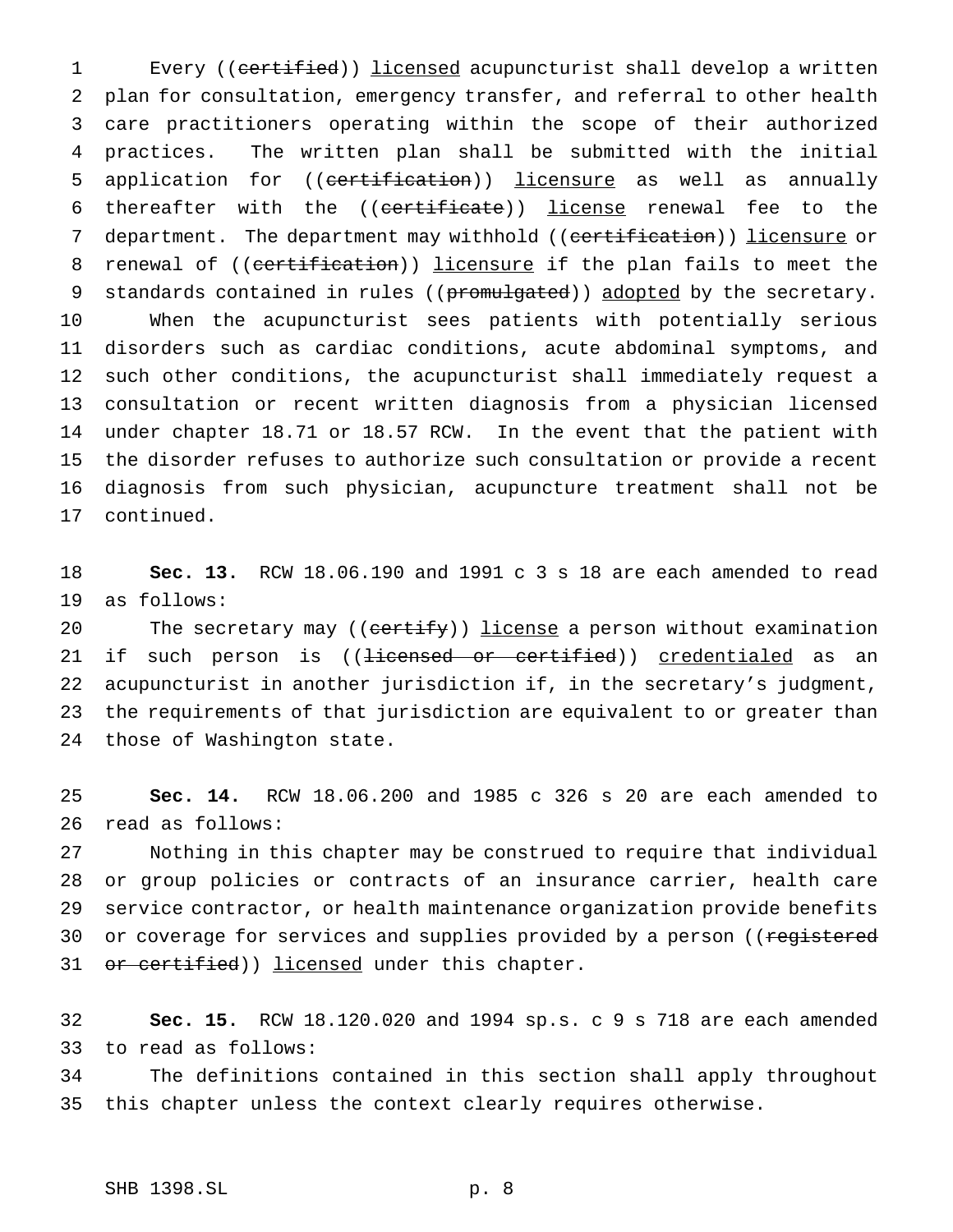(1) "Applicant group" includes any health professional group or organization, any individual, or any other interested party which proposes that any health professional group not presently regulated be regulated or which proposes to substantially increase the scope of practice of the profession.

 (2) "Certificate" and "certification" mean a voluntary process by which a statutory regulatory entity grants recognition to an individual who (a) has met certain prerequisite qualifications specified by that regulatory entity, and (b) may assume or use "certified" in the title or designation to perform prescribed health professional tasks.

 (3) "Grandfather clause" means a provision in a regulatory statute applicable to practitioners actively engaged in the regulated health profession prior to the effective date of the regulatory statute which exempts the practitioners from meeting the prerequisite qualifications set forth in the regulatory statute to perform prescribed occupational tasks.

 (4) "Health professions" means and includes the following health and health-related licensed or regulated professions and occupations: Podiatric medicine and surgery under chapter 18.22 RCW; chiropractic under chapter 18.25 RCW; dental hygiene under chapter 18.29 RCW; dentistry under chapter 18.32 RCW; dispensing opticians under chapter 18.34 RCW; hearing aids under chapter 18.35 RCW; naturopaths under chapter 18.36A RCW; embalming and funeral directing under chapter 18.39 RCW; midwifery under chapter 18.50 RCW; nursing home administration 25 under chapter 18.52 RCW; optometry under chapters 18.53 and 18.54 RCW; ocularists under chapter 18.55 RCW; osteopathy and osteopathic medicine and surgery under chapters 18.57 and 18.57A RCW; pharmacy under chapters 18.64 and 18.64A RCW; medicine under chapters 18.71 and 18.71A RCW; emergency medicine under chapter 18.73 RCW; physical therapy under chapter 18.74 RCW; practical nurses under chapter 18.79 RCW; psychologists under chapter 18.83 RCW; registered nurses under chapter 18.79 RCW; occupational therapists licensed under chapter 18.59 RCW; respiratory care practitioners certified under chapter 18.89 RCW; veterinarians and animal technicians under chapter 18.92 RCW; health care assistants under chapter 18.135 RCW; massage practitioners under 36 chapter 18.108 RCW; acupuncturists ((certified)) licensed under chapter 18.06 RCW; persons registered or certified under chapter 18.19 RCW; dietitians and nutritionists certified by chapter 18.138 RCW;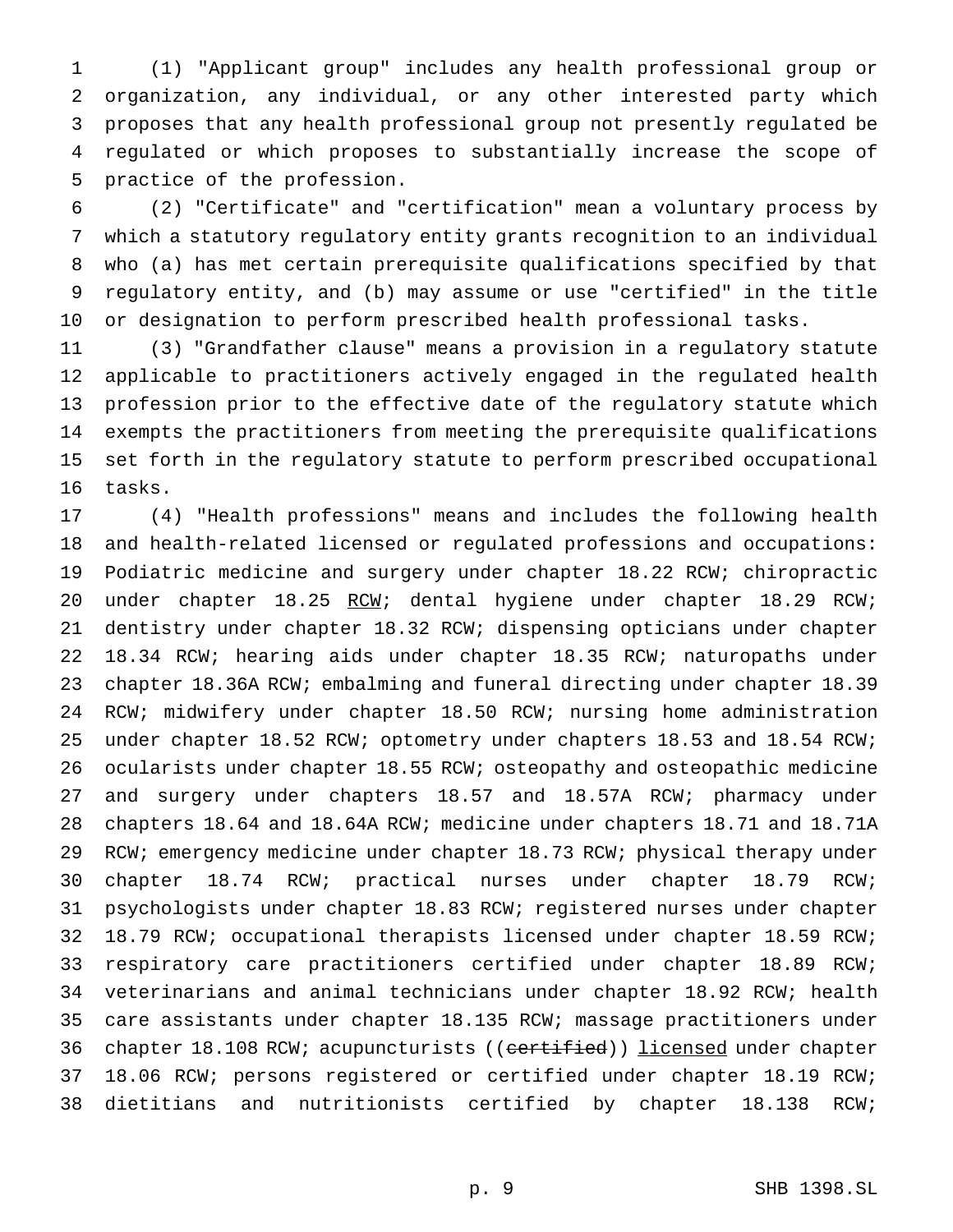radiologic technicians under chapter 18.84 RCW; and nursing assistants registered or certified under chapter 18.88A RCW.

 (5) "Inspection" means the periodic examination of practitioners by a state agency in order to ascertain whether the practitioners' occupation is being carried out in a fashion consistent with the public health, safety, and welfare.

 (6) "Legislative committees of reference" means the standing legislative committees designated by the respective rules committees of the senate and house of representatives to consider proposed legislation to regulate health professions not previously regulated.

 (7) "License," "licensing," and "licensure" mean permission to engage in a health profession which would otherwise be unlawful in the state in the absence of the permission. A license is granted to those individuals who meet prerequisite qualifications to perform prescribed health professional tasks and for the use of a particular title.

 (8) "Professional license" means an individual, nontransferable authorization to carry on a health activity based on qualifications which include: (a) Graduation from an accredited or approved program, and (b) acceptable performance on a qualifying examination or series of examinations.

 (9) "Practitioner" means an individual who (a) has achieved knowledge and skill by practice, and (b) is actively engaged in a specified health profession.

 (10) "Public member" means an individual who is not, and never was, a member of the health profession being regulated or the spouse of a member, or an individual who does not have and never has had a material financial interest in either the rendering of the health professional service being regulated or an activity directly related to the profession being regulated.

 (11) "Registration" means the formal notification which, prior to rendering services, a practitioner shall submit to a state agency 32 setting forth the name and address of the practitioner; the location, nature and operation of the health activity to be practiced; and, if required by the regulatory entity, a description of the service to be provided.

 (12) "Regulatory entity" means any board, commission, agency, division, or other unit or subunit of state government which regulates one or more professions, occupations, industries, businesses, or other endeavors in this state.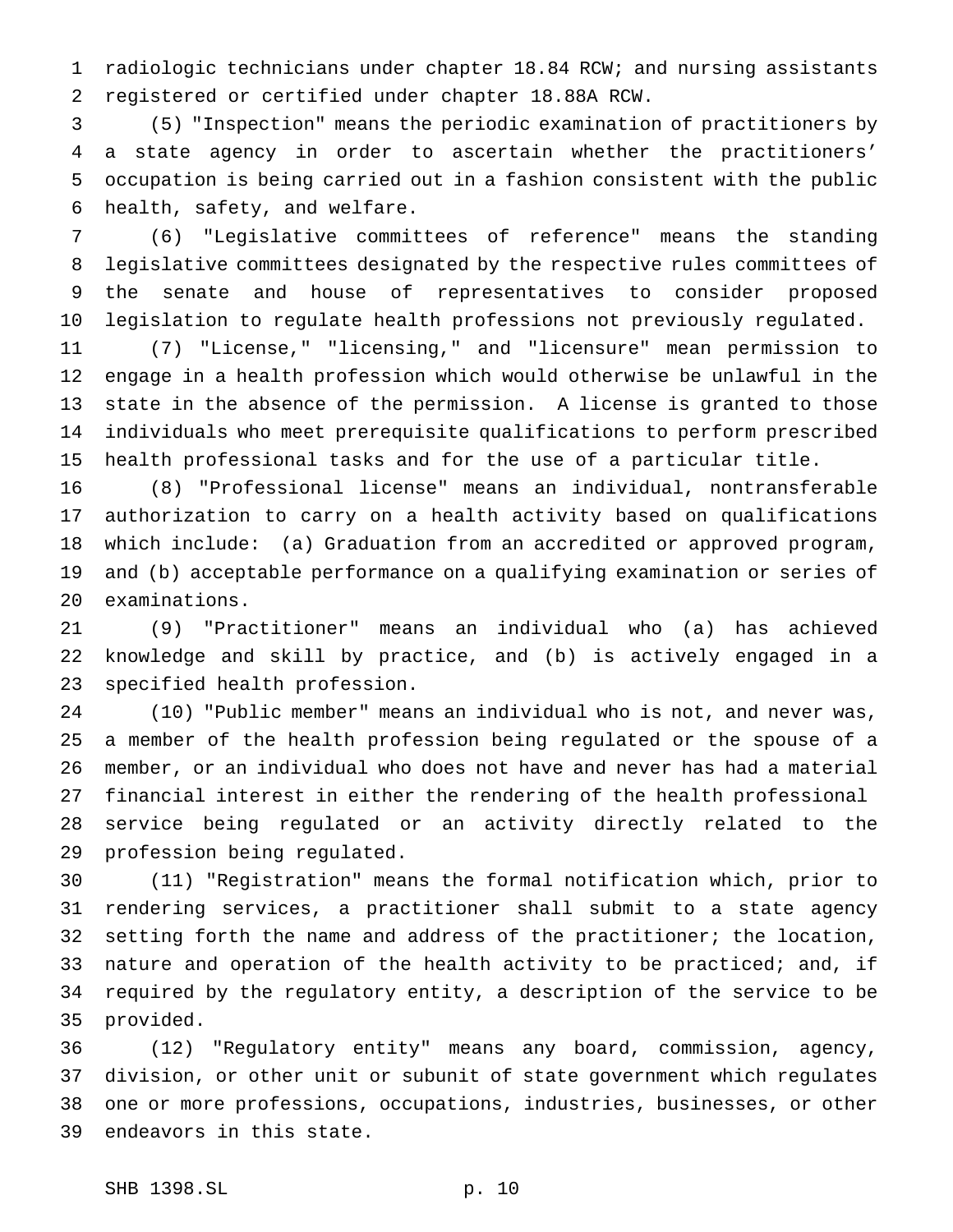(13) "State agency" includes every state office, department, board, commission, regulatory entity, and agency of the state, and, where provided by law, programs and activities involving less than the full responsibility of a state agency.

 **Sec. 16.** RCW 18.130.040 and 1994 sp.s. c 9 s 603 and 1994 c 17 s 19 are each reenacted and amended to read as follows:

 (1) This chapter applies only to the secretary and the boards and commissions having jurisdiction in relation to the professions licensed under the chapters specified in this section. This chapter does not apply to any business or profession not licensed under the chapters specified in this section.

 (2)(a) The secretary has authority under this chapter in relation to the following professions:

(i) Dispensing opticians licensed under chapter 18.34 RCW;

(ii) Naturopaths licensed under chapter 18.36A RCW;

(iii) Midwives licensed under chapter 18.50 RCW;

(iv) Ocularists licensed under chapter 18.55 RCW;

 (v) Massage operators and businesses licensed under chapter 18.108 RCW;

(vi) Dental hygienists licensed under chapter 18.29 RCW;

21 (vii) Acupuncturists ((certified)) licensed under chapter 18.06 RCW;

 (viii) Radiologic technologists certified and x-ray technicians registered under chapter 18.84 RCW;

 (ix) Respiratory care practitioners certified under chapter 18.89 RCW;

(x) Persons registered or certified under chapter 18.19 RCW;

 (xi) Persons registered as nursing pool operators under chapter 18.52C RCW;

 (xii) Nursing assistants registered or certified under chapter 18.79 RCW;

 (xiii) Health care assistants certified under chapter 18.135 RCW; (xiv) Dietitians and nutritionists certified under chapter 18.138 RCW;

 (xv) Sex offender treatment providers certified under chapter 18.155 RCW; and

 (xvi) Persons licensed and certified under chapter 18.73 RCW or RCW 18.71.205.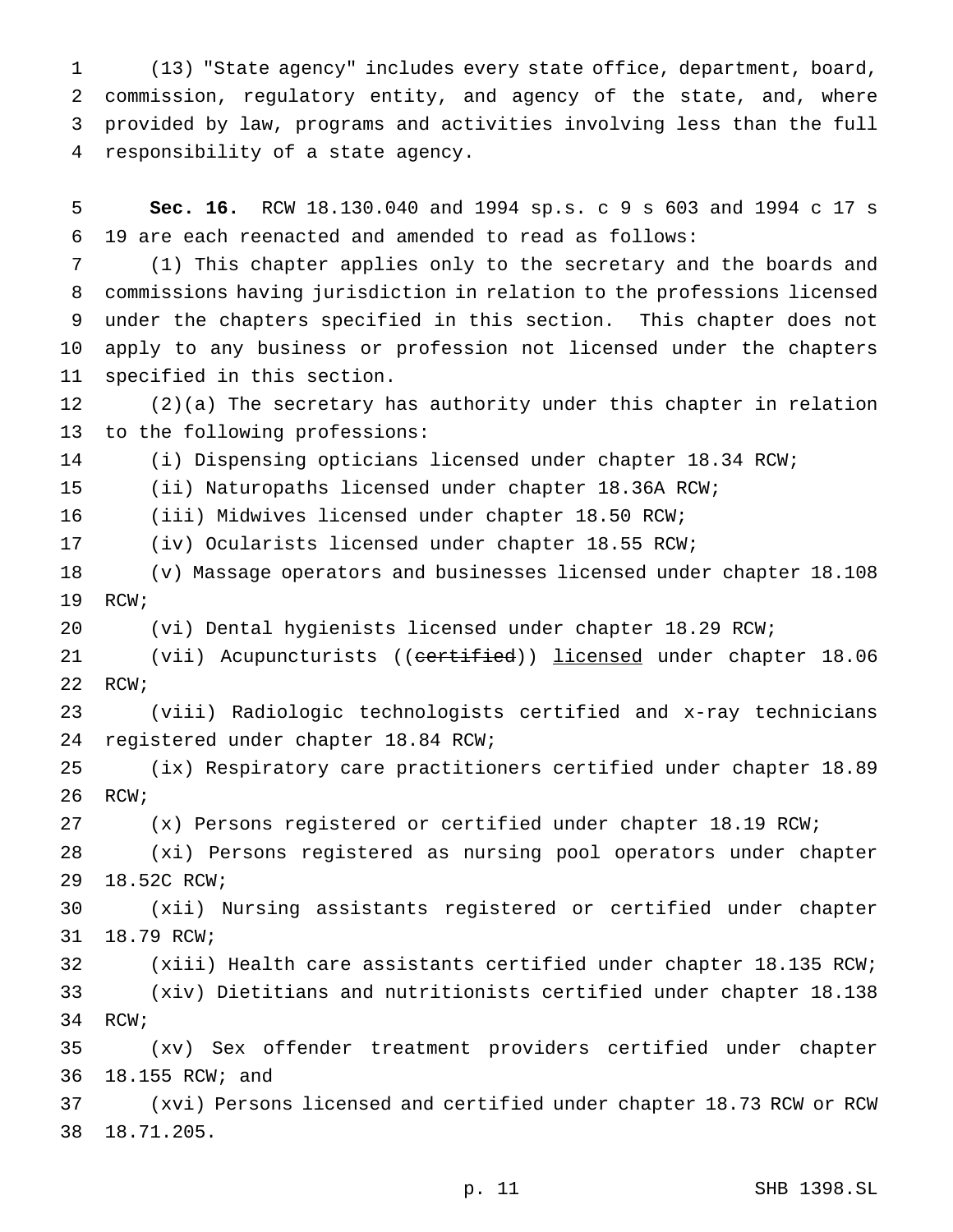(b) The boards and commissions having authority under this chapter are as follows:

 (i) The podiatric medical board as established in chapter 18.22 RCW;

 (ii) The chiropractic quality assurance commission as established in chapter 18.25 RCW;

 (iii) The dental quality assurance commission as established in chapter 18.32 RCW;

 (iv) The board on fitting and dispensing of hearing aids as established in chapter 18.35 RCW;

 (v) The board of examiners for nursing home administrators as established in chapter 18.52 RCW;

 (vi) The optometry board as established in chapter 18.54 RCW governing licenses issued under chapter 18.53 RCW;

 (vii) The board of osteopathic medicine and surgery as established in chapter 18.57 RCW governing licenses issued under chapters 18.57 and 18.57A RCW;

 (viii) The board of pharmacy as established in chapter 18.64 RCW governing licenses issued under chapters 18.64 and 18.64A RCW;

 (ix) The medical quality assurance commission as established in chapter 18.71 RCW governing licenses and registrations issued under chapters 18.71 and 18.71A RCW;

 (x) The board of physical therapy as established in chapter 18.74 RCW;

 (xi) The board of occupational therapy practice as established in chapter 18.59 RCW;

 (xii) The nursing care quality assurance commission as established in chapter 18.79 RCW governing licenses issued under that chapter;

 (xiii) The examining board of psychology and its disciplinary committee as established in chapter 18.83 RCW;

 (xiv) The veterinary board of governors as established in chapter 18.92 RCW.

 (3) In addition to the authority to discipline license holders, the disciplining authority has the authority to grant or deny licenses based on the conditions and criteria established in this chapter and the chapters specified in subsection (2) of this section. This chapter also governs any investigation, hearing, or proceeding relating to denial of licensure or issuance of a license conditioned on the